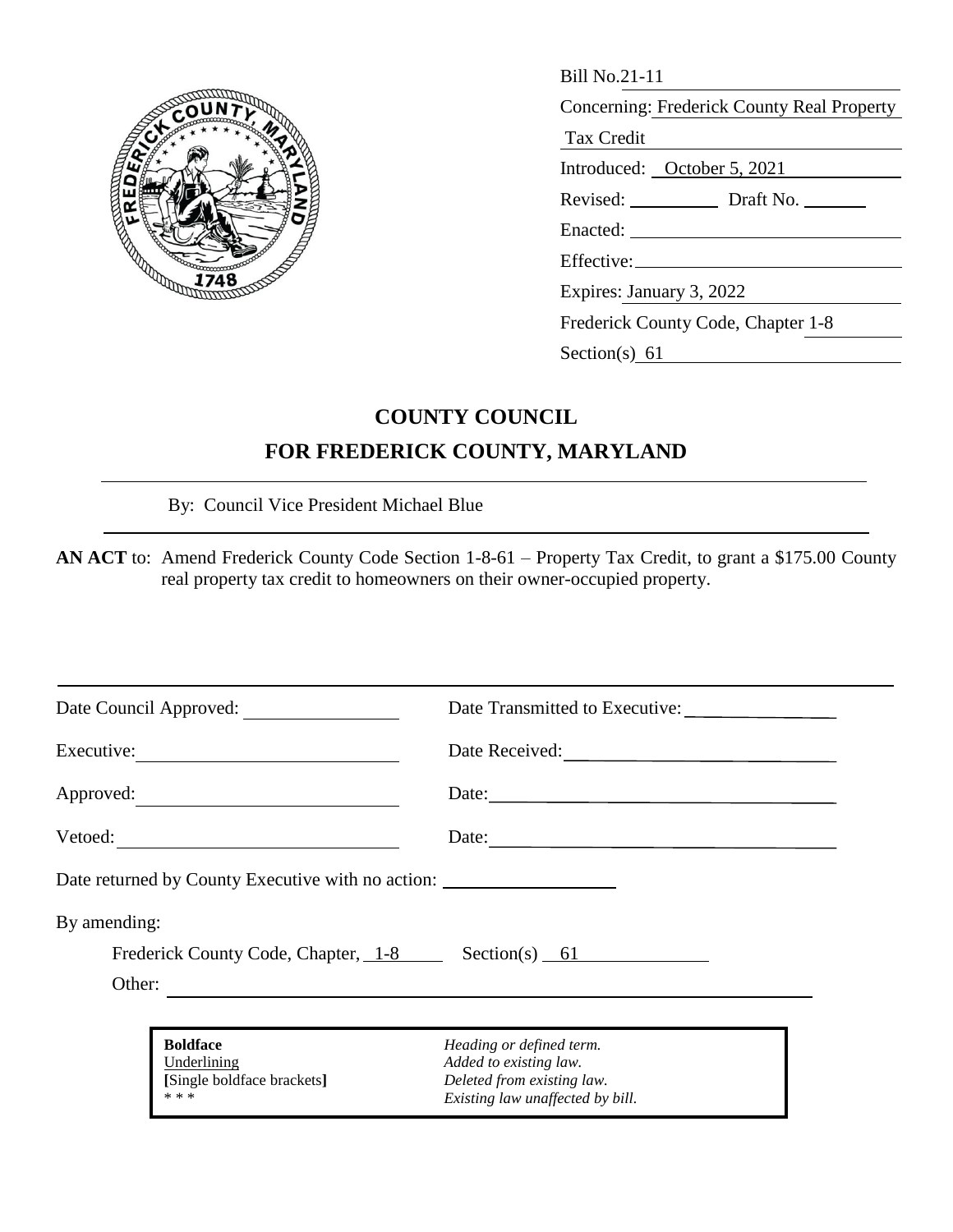| 1        | Bill No. 21-11                                                                          |
|----------|-----------------------------------------------------------------------------------------|
| 2<br>3   |                                                                                         |
| 4        | The County Council of Frederick County, Maryland, finds it necessary and appropriate to |
| 5        | amend the Frederick County Code to grant a \$175.00 County real property tax credit to  |
| 6        | homeowners on their owner-occupied property.                                            |
| 7        | NOW, THEREFORE, BE IT ENACTED BY THE COUNTY COUNCIL OF                                  |
| 8        | FREDERICK COUNTY, MARYLAND, that the Frederick County Code be, and it is hereby,        |
| 9        | amended as shown on the attached Exhibit 1.                                             |
| 10       |                                                                                         |
| 11       |                                                                                         |
| 12       |                                                                                         |
| 13<br>14 | M. C. Keegan-Ayer, President<br>County Council of Frederick County,                     |
| 15       | Maryland                                                                                |
| 16       |                                                                                         |
| 17       |                                                                                         |